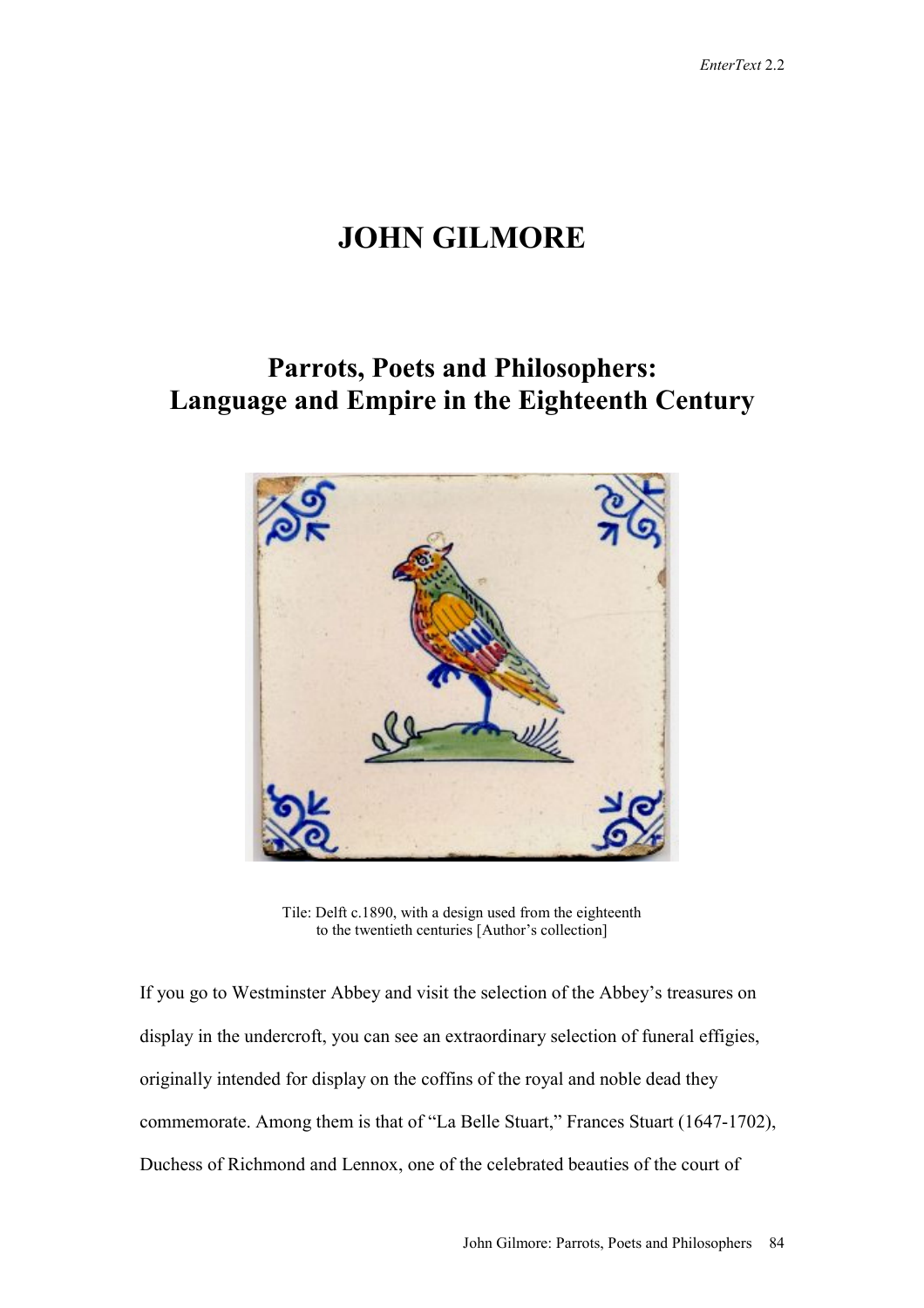Charles II, though she survived long enough to attend the coronation of Queen Anne. Her effigy wears the robes she wore on that occasion, and displayed beside her is her parrot. Reputed to be the oldest stuffed parrot in England—perhaps in the British Isles—it makes, in this location, an incongruous reminder of the importance these birds once enjoyed as status symbols and tokens of the exotic. The parrots you see down at your local pet shop, somewhere between the aquariums, the dog food and the kitty litter, don't have quite the same aristocratic allure.

But the parrot as status symbol goes back the best part of two millennia before La Belle Stuart, herself something of a bird of gorgeous plumage. While this short paper cannot give a complete cultural history of the parrot, it does look at a few examples of parrots in poetry, and tries to show how these function as imitation, translation and cultural transfer, and what they might suggest about language and empire in the eighteenth century.

The parrot is described—briefly—by the Roman naturalist Pliny (Gaius Plinius Secundus, "Pliny the Elder", 23-79 CE; *Nat. hist*., x, 117). India sends this bird, he informs his readers, and he refers to their gorgeous colouring. But it is their ability to speak which is the real attraction. *Imperatores salutat et quae accipit verba pronuntiat, in vino praecipue lasciva*—"it greets emperors, and whatever words it hears, it repeats; when drunk it is a saucy bird." It is also hard-headed: *capiti eius duritia eadem quae rostro*, says Pliny—"its head is as hard as its beak." *Hoc, cum loqui discit, ferreo verberatur radio*—"this, when it learns to speak, is beaten with an iron rod." Notice how the use of the passive voice neatly ignores the question of who is beating Latin words into the poor bird's head. Not that the iron rod suggests any excessive brutality, for in case we are wondering about this slightly implausible detail, Pliny reassures us that, *non sentit aliter ictus*—"it doesn't feel the blows otherwise." I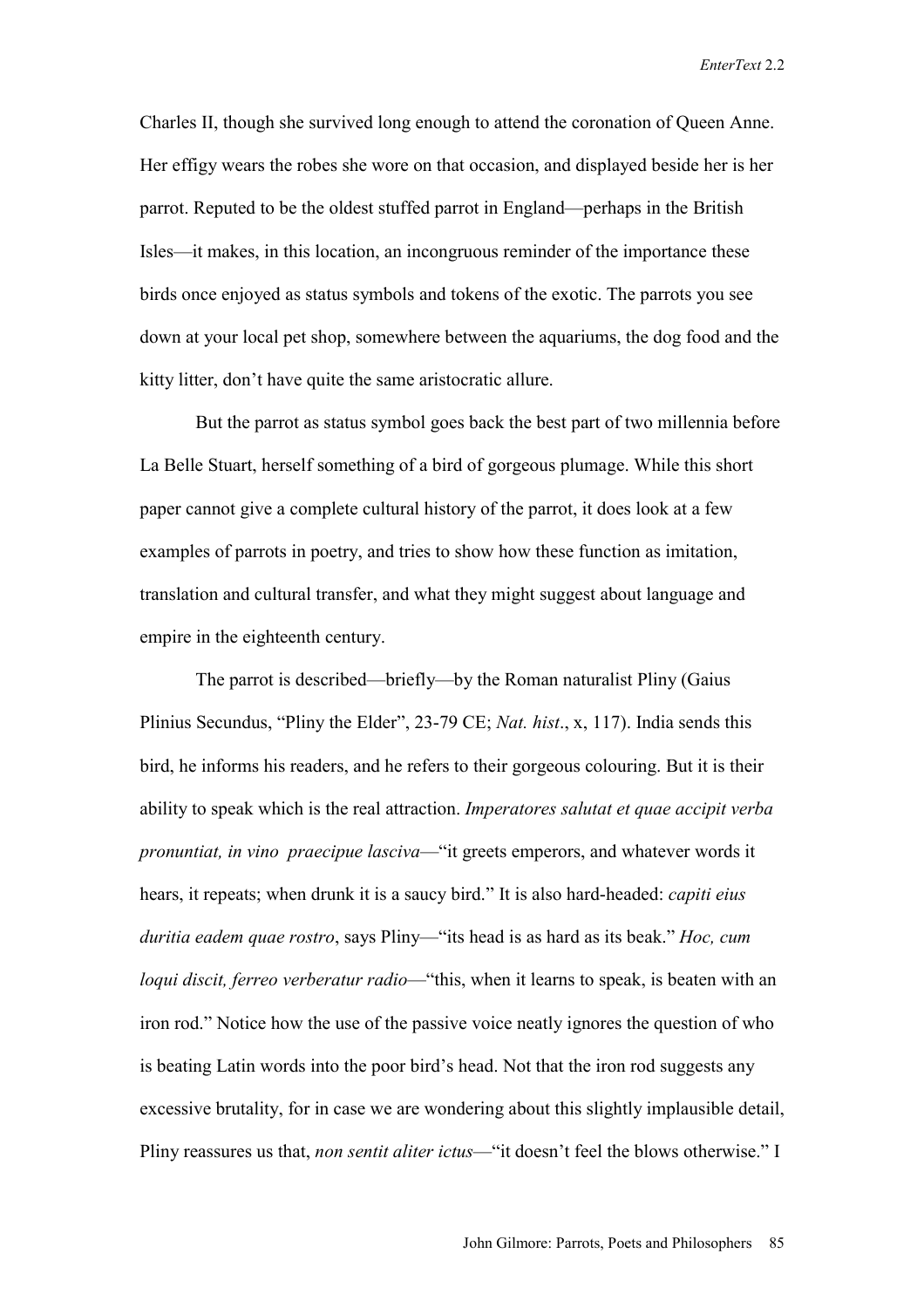am reminded of the Victorian headmaster, John Mitchinson (1833-1918; Bishop of Barbados, 1873-81) who referred to the birch as "that most salutary appliance of education."

The parrot makes his poetical entry in the work of the great Roman poet of love, Ovid (Publius Ovidius Naso, 43 BCE-17 CE), who in his *Amores* (II, vi) laments the death of a parrot which belonged to his real or imaginary girlfriend Corinna. There is almost certainly a model in the poems which Ovid's predecessor Catullus (Gaius Valerius Catullus, c.84-c.54 BCE) wrote about the pet bird which belonged to the woman he called Lesbia. This was a *passer*, usually translated as "sparrow" —perhaps some other sort of bird, but clearly something European and fairly domesticated. By contrast, the exotic nature of Corinna's bird is signalled in the first line of Ovid's poem. He is *Psittacus, Eois imitatrix ales ab Indis*—"the parrot, mimic bird from the East Indies." Ovid refers a couple of times to his brilliant colouring—*rari forma coloris*—but it is the ability to speak which is the parrot's real attraction and makes him the *avium gloria*, "glory of birds." He has a *vox mutandis ingeniosa sonis*, "a voice skilful in changing sounds."

He has a *sermonis amor*, "a love of talk." He is *loquax*, "loquacious," he is *humanae vocis imago*, "an echo of the human voice." Even as he dies, he can still bid farewell to Corinna, and in Elysium the other birds will continue to listen attentively to his speech. Indeed, on his tombstone as big as himself, an inscription reminds readers that *ora fuere mihi plus ave docta loqui*—"I had a mouth for speaking more than any ordinary bird." This echoes what has been said of him earlier in the poem:

> *Non fuit in terris vocum simulantior ales: reddebas blaeso tam bene verba sono.*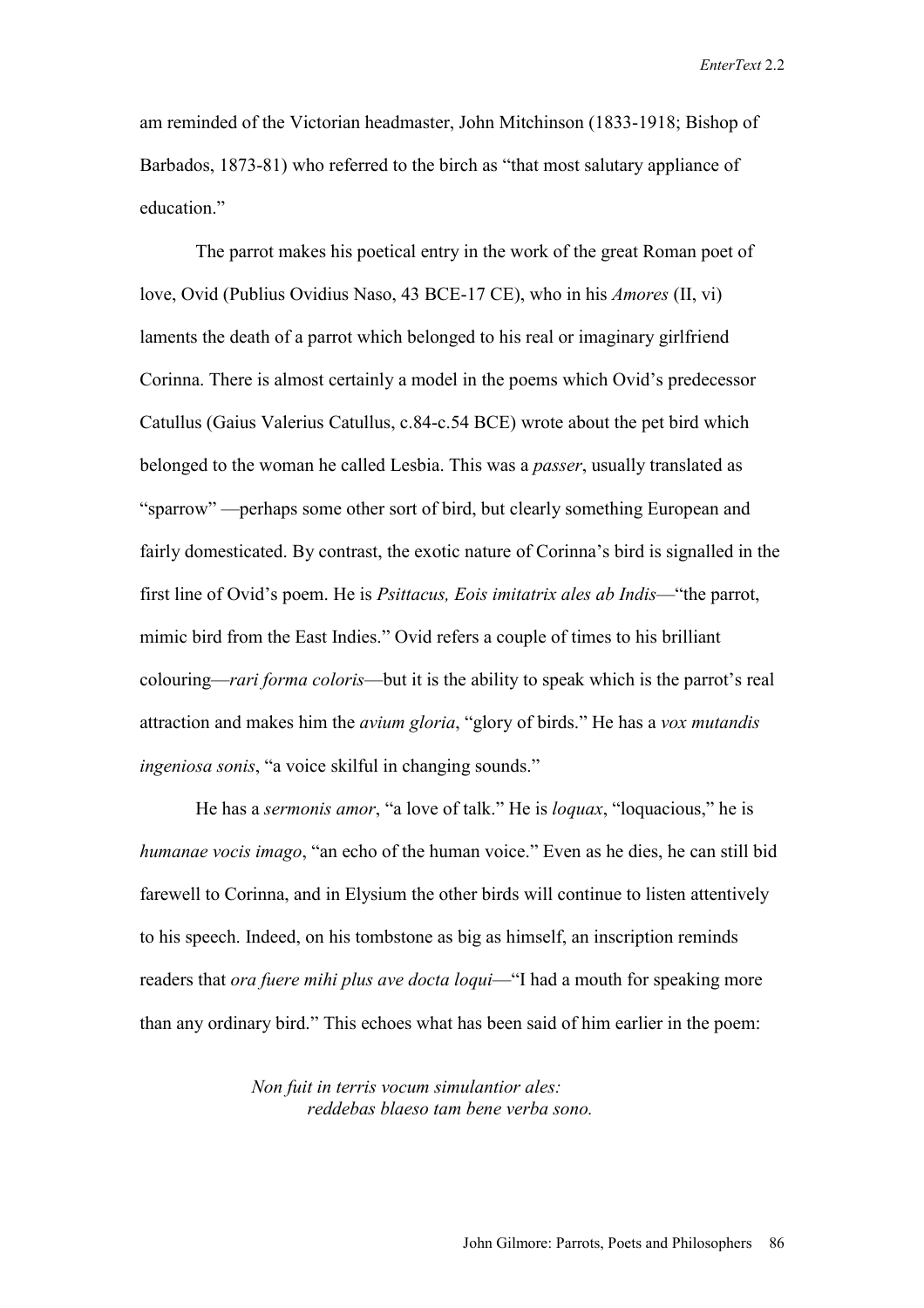—"there wasn't a bird on earth better at imitating sounds." But note the qualification in the next line: "you used to return the words [spoken to you] so well," *blaeso sono*, "with an imperfect [or stammering] sound." The adjective *blaesus* suggests some sort of speech defect. It is very clever and amusing of the bird to be able to speak Latin, but you don't expect him to do so with the eloquence of an Ovid.

If we move on a few decades, we find another parrot poem, this one written by Statius (Publius Papinius Statius, c.45-96 CE), a poet who lived in Rome in the upperclass society in and around the court of the Emperor Domitian. Statius is not particularly well known nowadays, but he was immensely popular from the Renaissance to the eighteenth century, and his *Silvae*, a collection of occasional poems, were much imitated. In the *Silvae* (II, iv), we find a poem on the death of another parrot, this time one which had belonged to Statius's friend and patron, Melior. In some ways it echoes Ovid's poem, though it seems more obviously designed to flatter the parrot's owner. This parrot is *dux volucrum*, "a leader among birds." He is *domini facunda voluptas*, "a chatter-box who delights his master." He is *humanae sollers imitator... linguae*, "a skilled imitator of human speech." He can utter *meditata verba*, "practised words."

Statius describes the favoured bird picking his way around a Roman feast, no doubt to the amusement of the guests, but he was not always on the loose, for the parrot possessed an elaborate and costly cage, befitting the wealth of his owner Melior, but which alas! is now empty. Like Ovid, Statius imagines his parrot in the company of other birds. Both poems mention Philomela (who was turned into a nightingale), the peacock (in both poems referred to as the bird of Juno, the Queen of Heaven and consort of Jupiter in Roman mythology), and the legend of the phoenix which was reborn from its own funeral pyre. Statius's mythology is perhaps more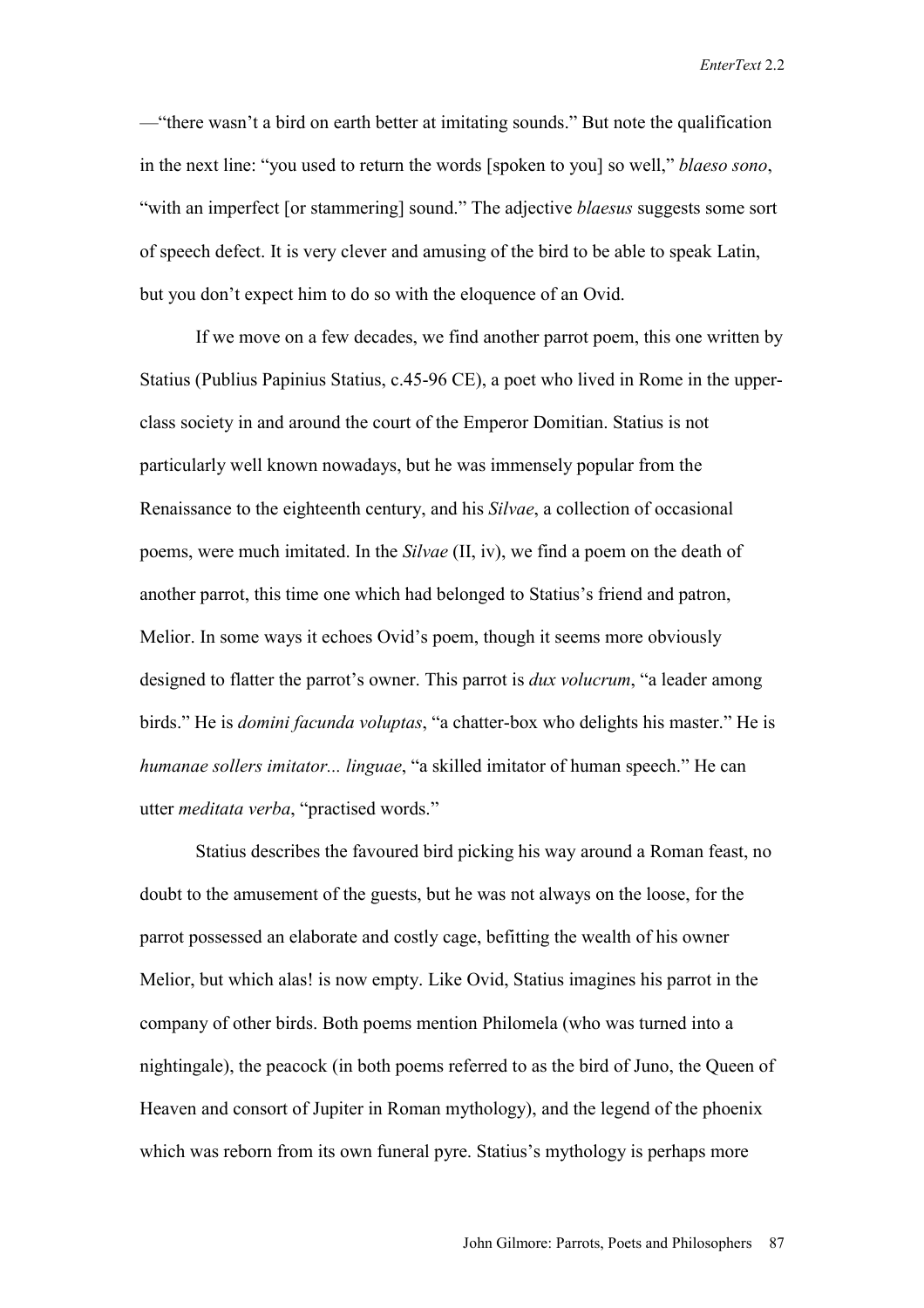elaborately packed in. He invites all the *doctae aves*, "learned birds," to gather for the parrot's funeral—the use of *doctus* again echoing Ovid. Statius's learned birds are *quis nobile fandi ius Natura dedit*, "those to whom Nature has given the noble right of speech," and we then get several lines of mythological references to talking birds. But these are all rather ill-omened allusions. The nightingale's song laments the fact that Philomela was turned into this sweet-singing bird because she was raped by her brother-in-law Tereus, who cut out her tongue to prevent her telling her sister. The magpies—not the most melodious of birds—were maidens transformed as a punishment for daring to challenge the Muses to a singing contest. And knowing that the *Phoebeius ales* is the raven depends on an acquaintance with the myth that the raven was changed from white to black as a punishment for having told an unwelcome truth to Apollo.

The exotic nature of the parrot is noted. He is *plagae viridis regnator Eoae*, "the green ruler of the eastern shore," and the adjective *Eous*, referring to the dawn, echoes Ovid's description of his parrot as *Eois ... ab Indis*. He is associated with other exotic birds, whom he is described as surpassing: the *gelidi ... Phasidis ales*, "the bird of the icy Phasis" (a river in Asia Minor) is the pheasant, and *quas umenti Numidae rapuere sub austro*, "those whom the Numidians [a North African people conquered by the Romans] hunt under the moist south wind," are guinea-fowl. The parrot is a *salutator regum*, "a greeter of kings," *nomenque locutus / Caesareum*, "and he has even spoken the name of the emperor." Naturally he will be given a splendid funeral, which will allow his owner Melior—at least in Statius's almost certainly deliberately over-wrought imagination—to display his wealth by burning other costly and exotic things on the parrot's pyre: Assyrian balm, Arabian incense and Sicanian saffron.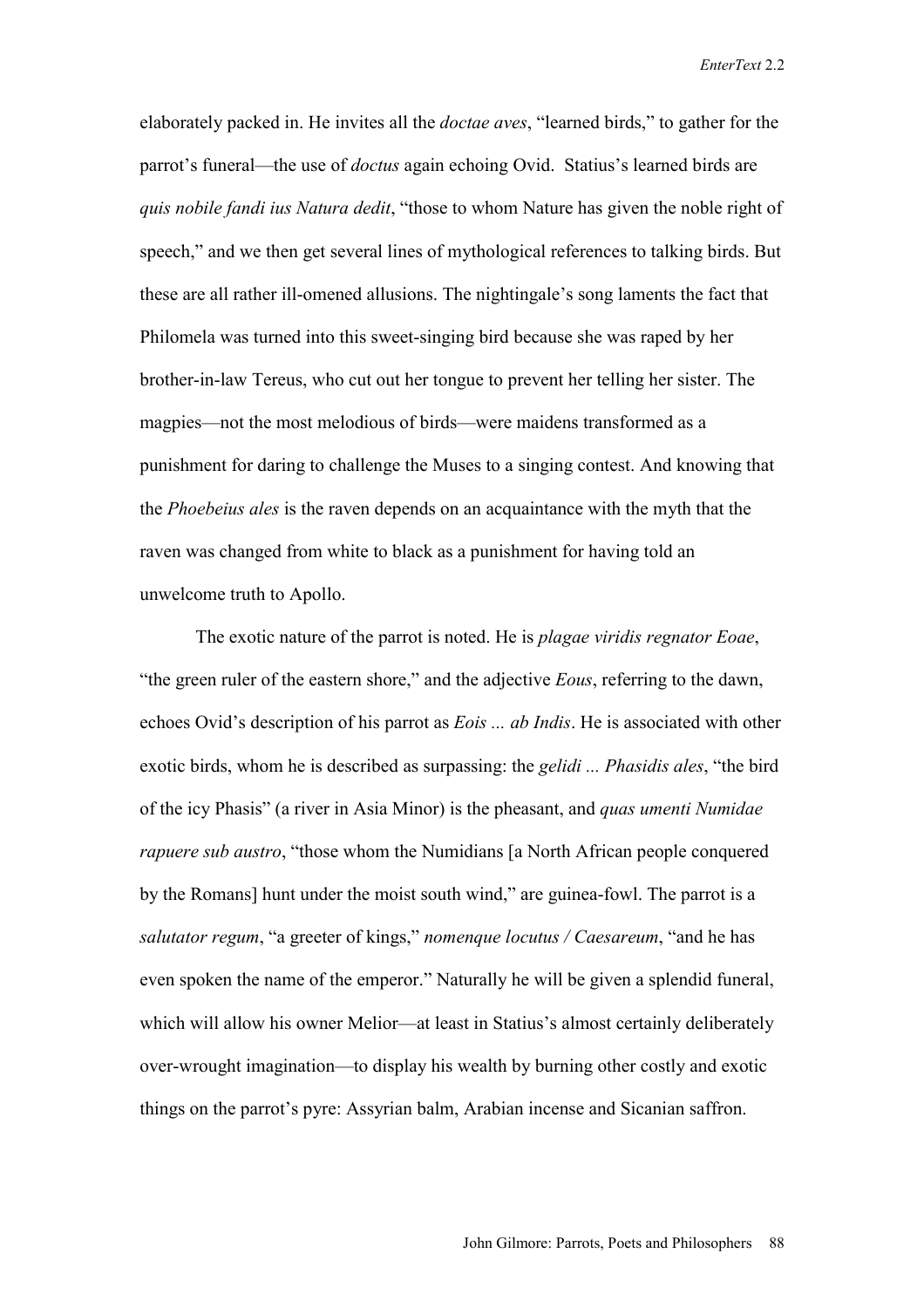There is no suggestion in Statius that Melior's parrot is *blaesus*, indeed he is *facilis*, "adept," *monstrata ... reddere verba*, "to repeat words he has been taught." But we may well feel that in his spacious cage with its ivory and silver bars, the poor bird does not exist for himself, but only as a status symbol for Melior. However *doctus* or *facundus* he may be, the parrot is only allowed to repeat the words he has been taught, and Statius's mythological allusions remind us that the power of speech can be dangerous for those who possess it.

\*\*\*

I will now slide effortlessly over more than a millennium and a half of Western literature, resolutely ignoring such potentially interesting distractions as the "Speak, parrot" of the early Tudor poet John Skelton, or Cassio in Shakespeare's *Othello* using the phrase "speak parrot" to mean talk nonsense.

In the early eighteenth century, we find a Latin poem by Sir William Scott of Thirlestane, baronet (c.1674-1725), called *Psittacus ad D[ominam] E*— *B*—*, Dominam suam*, "The Parrot to his Mistress, the Lady E— B—." Scott was a fairly minor literary figure, but the poem appeared in an anthology with those of Archibald Pitcairne (1652-1713), a more celebrated writer whose Latin verses enjoyed considerable fame in the Scotland of his time, not least for the Jacobite and anti-establishment sentiments they expressed. Modern poetry in Latin formed an important part of British literary culture in the eighteenth century, even though it has now vanished entirely from the popular idea of the literary canon and is studied only by a comparative handful of scholars.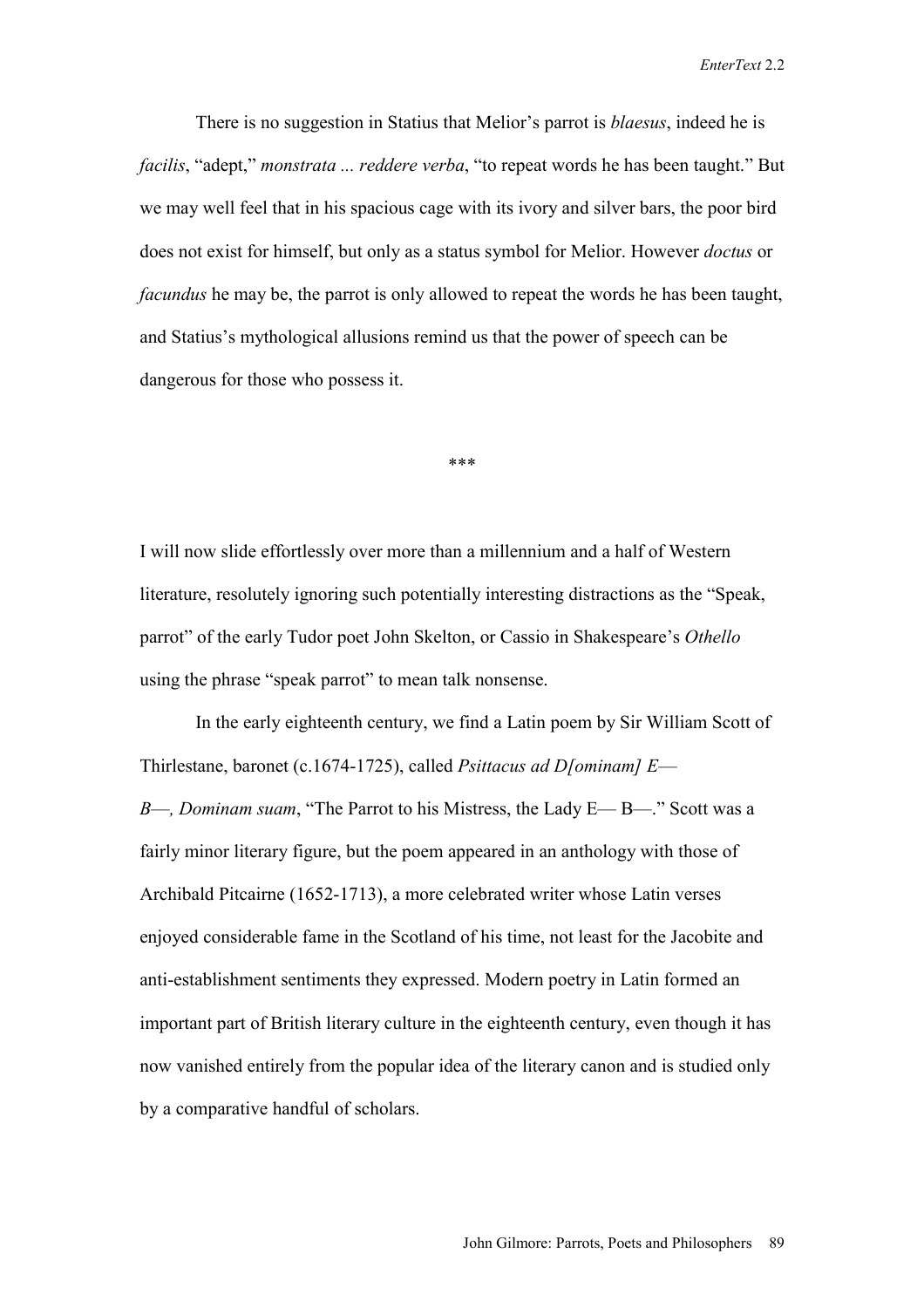Scott's poem could not have existed without predecessors in classical Latin poetry, particularly the Ovid poem we have already looked at. It is written in the same metre, and there are significant verbal echoes. Yet there are important differences, in terms of both form and content. For a start, while Ovid and Statius lament the death of their subjects, in Scott the parrot himself speaks. *Garrula lingua mihi est*, "a prattling tongue is mine," he says, and indeed we may think that a parrot capable of producing fourteen lines of Latin in well-turned elegiac couplets must be talkative indeed. The parrot, or the poet, also knows his classical literature. The opening words, *India me genuit*, "India gave me birth," echo a famous verse epitaph on the greatest of Roman poets, Virgil (Publius Vergilius Maro, 70-19 BCE), which begins *Mantua me genuit*—but we soon realise that this is a different sort of parrot. While Ovid's parrot is *Eois ... ab Indis*, Scott's is *fuscis ... ab Indis*, "from the dusky Indies." This may not seem that much of a change at first, especially if we think we detect an echo of a wellknown poem by Tibullus, another Roman love poet (c.54-19 BCE), who imagines his beloved, with *comites fusci*, "dusky companions," brought from India (II, iii, 55). But Scott's next line is lifted almost entire from Ovid, with one significant change. Ovid has *psittacus, extremo munus ab orbe datum*, "a parrot, gift from the ends of the earth." In Scott, the line becomes *psittacus, Hesperio munus ab orbe datum*, "a parrot, gift from the western world." We have here a specifically American, or perhaps Caribbean parrot.

The *forma coloris* at the end of a hexameter line is another echo of Ovid, only here we have *pulchri ... forma coloris*, "beautifully coloured appearance." But it is the parrot's ability to speak which matters—he suggests that his appearance is only really beautiful if his *picta ... pluma*, "coloured feathers," please his mistress. His ability to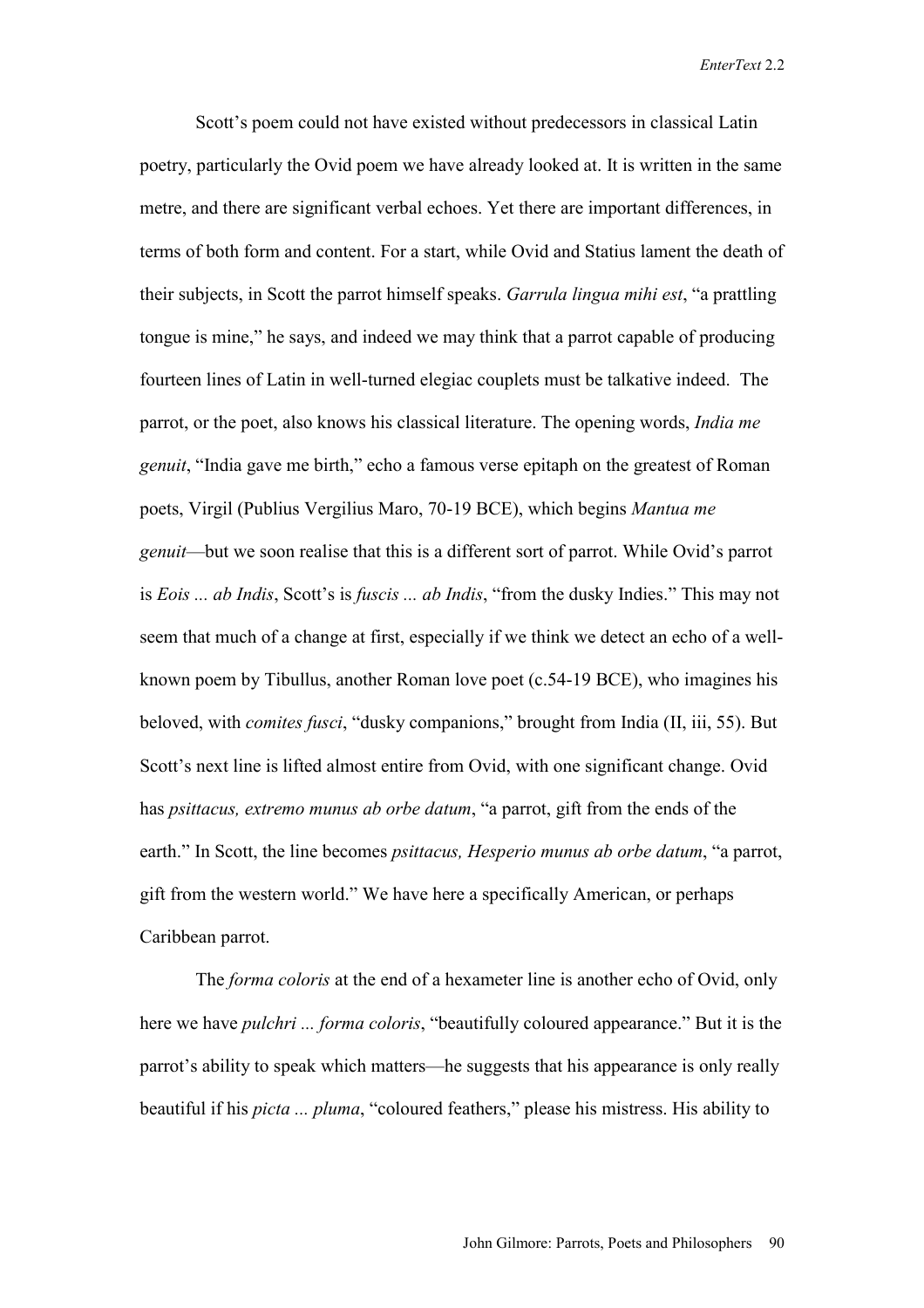speak is used to flatter his mistress, and this is done in such a manner that it implies an imperial and racialised discourse.

His mistress is *Domina*; in eighteenth-century Latin this means a lady, as in the title of the poem, but anyone who had ever read any classical Latin would know it is also the usual term for a mistress of slaves. Later on, he refers to her as *Hera*, another word which means a mistress of slaves. There is perhaps also a pun here on the name of the Queen of Heaven in classical mythology, in spite of the difference in quantity between *hěra* and *Hēra*, the wife of Zeus, which suggests even greater obsequiousness.

The Indies boast, and Indian maidens may boast how beautiful they are, but they are not to be compared with the Lady E. B. Water—light in colour—is not to be compared with wine—dark in colour. The wine may be sweet, but the purity of the water is superior. The Indies are sunburnt, but the Lady E. B. is distinguished by her *candida forma*, a phrase which emphasises not just her beauty, but her whiteness, with a definite contrast between the *candida* and the adjective *fuscus* used earlier with reference to the Indies. Later on, the parrot expresses the hope that if he is found at fault, and deserves punishment, he may perish at her snow-white hands, *niveis ... manibus*. Why should he deserve such a fate when his words are meant to please her, *dulci* ... *loquelâ*, "with sweet speaking"? It is because he fears he will in fact speak *murmure ... blaeso*—that word *blaesus* we met in Ovid—with broken speech, stammering, mumbling like one who does not know his mistress's language properly.

The parrot is a *munus ... datum*, "a gift which has been given." He says *tibi mittor ab Indis*, "I am sent to you from the Indies." He is in Scotland not as a result of something he has done, but as a result of the actions of others. Far from his western world, he depends on his mistress for his food: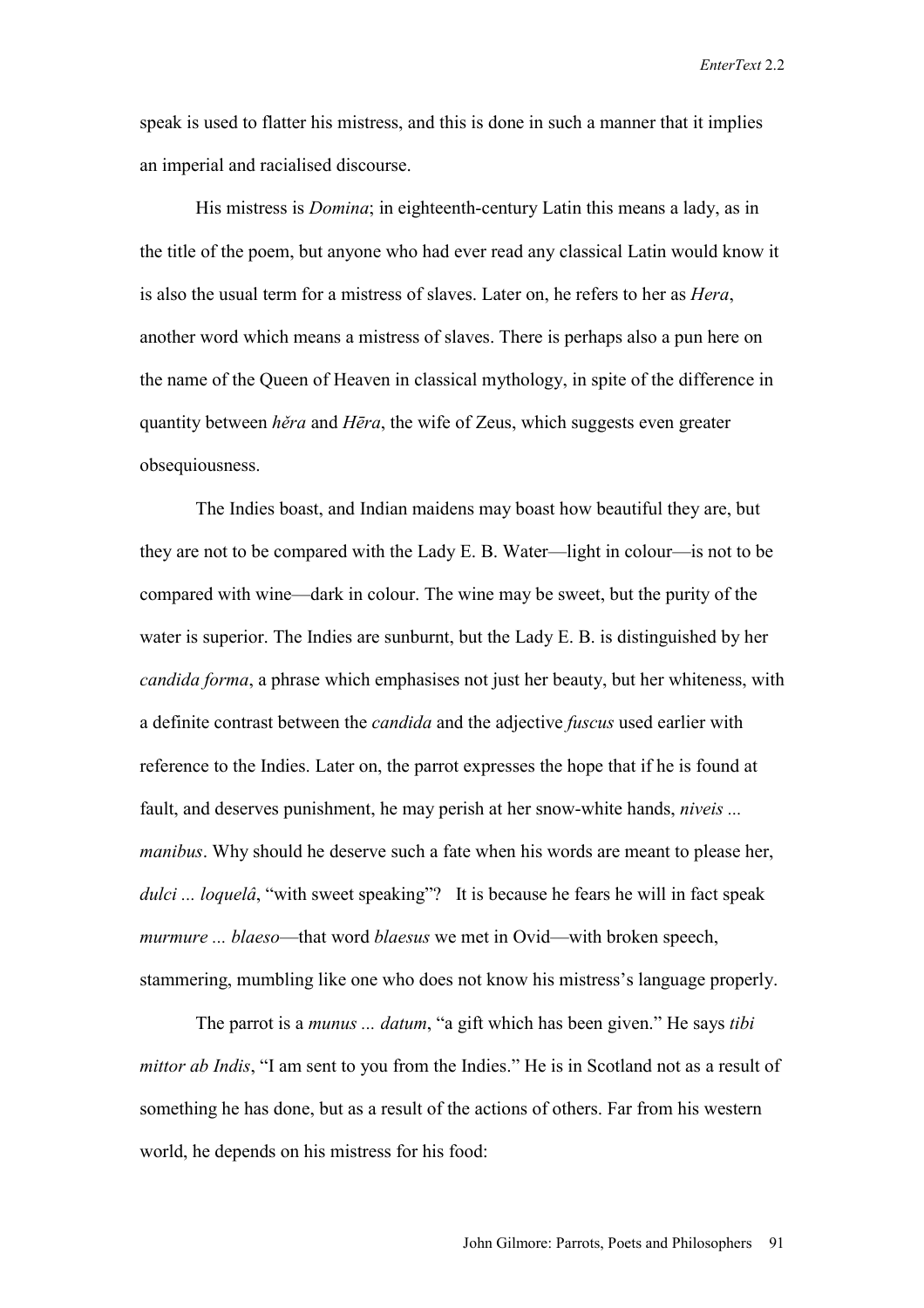#### *Tu mihi das epulis vesci, das divite fructu, Et juncta ambrosiis vina odorata cibis:*

Ironically, the descriptions of his food suggest it consists of exotics brought, like himself, from far-away places, products of trade and empire. The parrot is horribly reminiscent of the slaves one sees in British paintings of the seventeenth and eighteenth centuries, in portraits of titled ladies or in family groups, where the slave, like the parrot in this poem, is stripped of his or her individuality to become an exotic, an "other," a symbol of the owner's wealth and status.

There is another layer of meaning, of course. The poem's words are not produced *murmure ... blaeso* at all, but in elegant Latin verse. The poem is an imitation of Ovid, but that does not make the poet an *imitatrix ales* or an *imitator* like the parrots of Ovid and Statius. For eighteenth-century writers, imitation is a domesticating strategy (to borrow Lawrence Venuti's terminology) which establishes the translator's power over his original. To imitate classical authors, in Latin or in English, was to assert one's rights over them, and to repeat the claim that the British were the true inheritors of all that was good in Roman culture. This found perhaps its most startling manifestation in a colonial context in the badge devised for the Caribbean colony of Grenada later in the eighteenth century and shown on the silver mace of the island's House of Assembly. This used the motto *hae tibi erunt artes* ("these shall be thy arts"), a quotation from Virgil's *Aeneid* (vi, 852), where it is part of a famous passage claiming it was Rome's destiny to rule other peoples. In the Grenada badge, the point is made with brutal frankness by the accompanying image, which shows slaves bringing sugar-canes to a cattle-mill.

To write verse in Latin was to assert one's status as an educated gentleman, and the conceit of putting elegiac couplets into the mouth of a parrot reaffirms the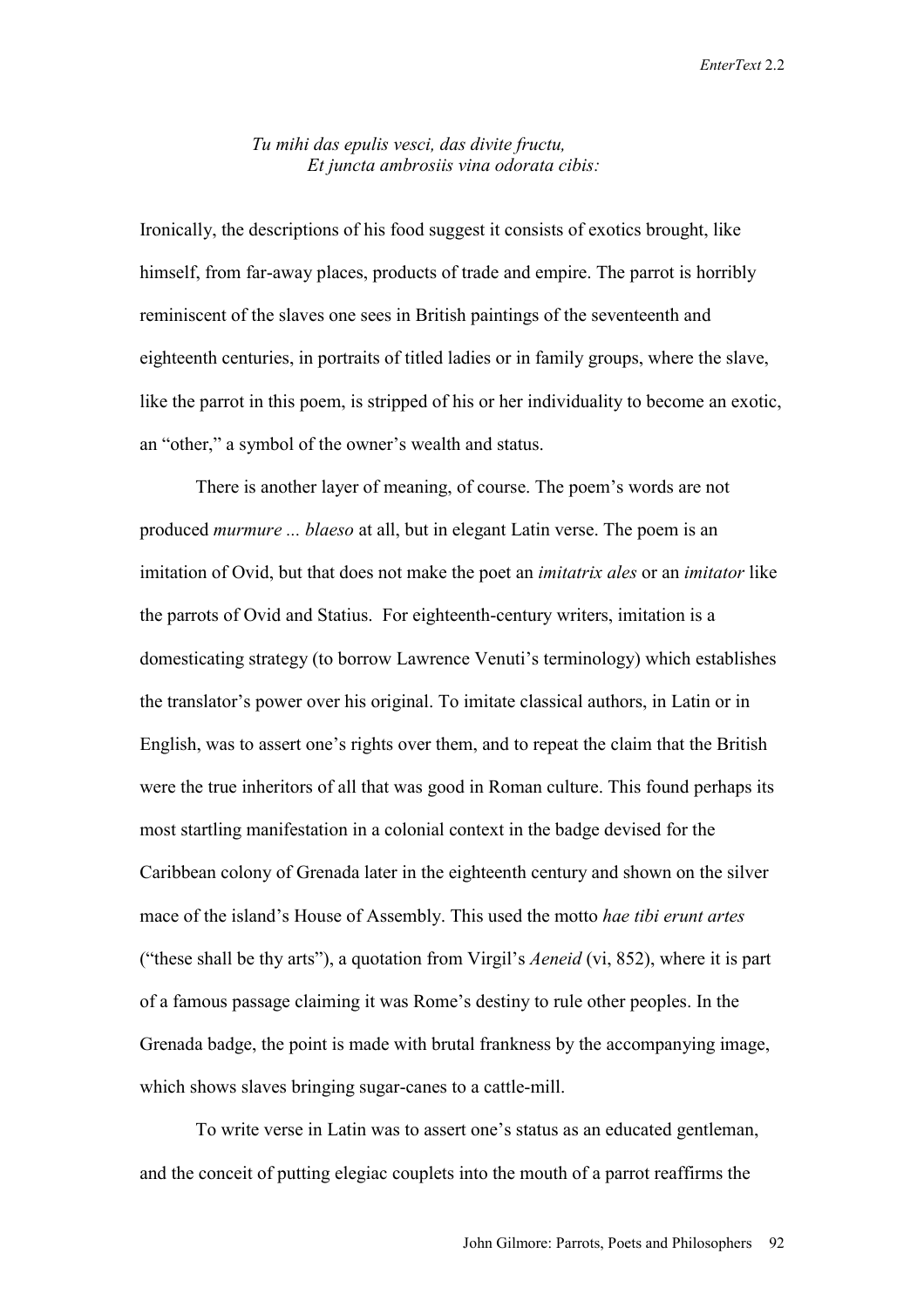poet's superiority over all those who could not appreciate such skilfully wrought cultural trifles, whether they were parrots, plebeians, or slaves brought from the colonies.

I want to look at one more parrot poem, *Simile agit in simile*, by Vincent Bourne (c.1695-1747), whose collected Latin verses were first published in 1733 and appeared in about a dozen different editions over the next hundred years, with the last being in 1840. Again we have an oriental parrot, *missus ab Eoo munus*, "a gift sent from the East" to the beloved Thais, though Thais appears to be of a rather different social status from the Lady E. B. —the name which Bourne gives her is that of a celebrated courtesan of antiquity and suggests that she was the mistress of the parrot's donor and not his lawfully wedded wife. With the assistance of her maids Thais decides to teach the parrot to speak. Bourne shows his ingenuity in the way he manipulates the Latin for comic effect; his readers would have found something highly amusing in the way Thais reserves for herself the *archididascaliae ... opus*, "the task of headmistress," as the very idea of a female *archididascalus*, a term normally applied to the headmaster of an all-male public school such as Westminster, where Bourne himself taught for many years, would have seemed risible. A reference to Poll (or Polly) as a conventional name for a parrot is slipped in by use of the interjection *pol* in the Latin, an entirely classical usage derived from the name of the minor deity Pollux, as well as by the *Psittace mi pulcher pulchelle*. There is some nice use of diminutives, such as *tyrunculus*, meaning "a little scholar." Although written in elegiac couplets, like the Ovid poem, there is nothing in the way of direct allusion to it. The parrot proves an apt pupil of his mistress, referred to as *hera*, as in Scott's poem (though I would not claim any direct connection), and his abilities as a mimic provoke a great deal of mirth.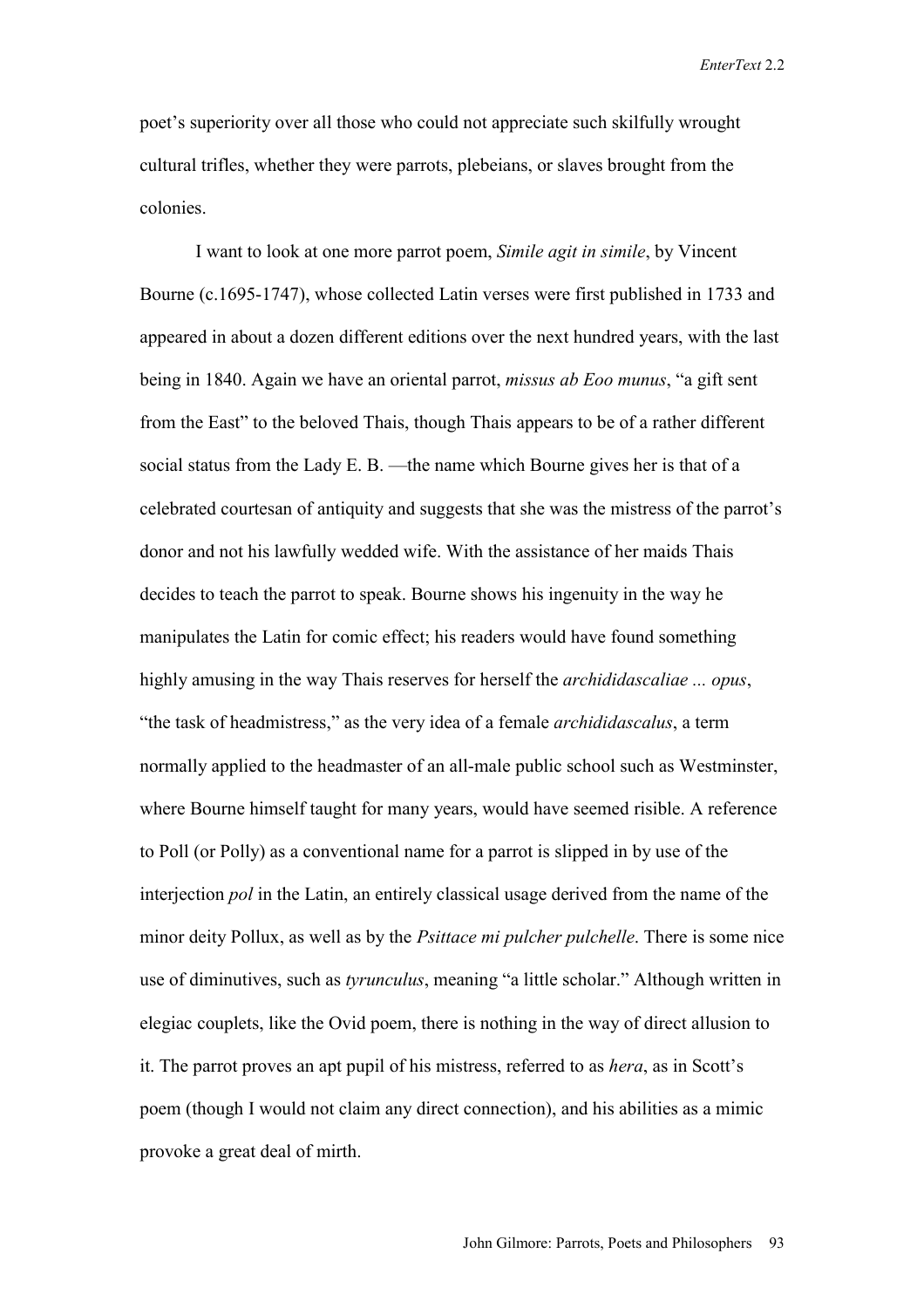The English version of the same poem, "The Parrot" by William Cowper (1731-1800), a much better remembered poet than Bourne, whose pupil he had been at Westminster, is a very free one. I will just draw your attention to two points. In the Latin, it is not clear exactly who has sent the parrot to Thais (or Belinda, as Cowper calls her, inevitably reminding eighteenth-century readers of *The Rape of the Lock,*  though his reference to her as the captain's "toast" keeps something of what is implied by Bourne's choice of the name Thais)—someone in love with her, but who this might be is left to the reader's imagination. Cowper adds the details about the seavoyage and the parrot's having come to "the British shore" as "Part of the captain's precious store"—something which may remind us of the way in which captains of slaving vessels were often allowed to carry a number of slaves for their own financial benefit, and how this was one way in which slaves ended up in Britain, sold or presented to families who kept them as servants.

Cowper's last stanza is an expansion of Bourne's final couplet:

#### *Ardua discenti nulla est, res nulla docenti Ardua; cum doceat fœmina, discat avis.*

—"Nothing is hard to the learner, nothing is hard to the teacher, since it is a woman teaching and a bird learning." Cowper's use of "prate" makes explicit what is only implied in the Latin, that the parrot and his mistress, and birds and women in general, occupy themselves with idle chatter. However, any of Bourne's original readers who were slow on the uptake would have been given a heavy hint by the title of the Latin, which means "like works on like."

To sum up, the eighteenth-century poems follow their classical models in showing the parrot as an exotic ornament conferring status on its owner, much as the ability to describe these things in Latin verse demonstrates the superior breeding of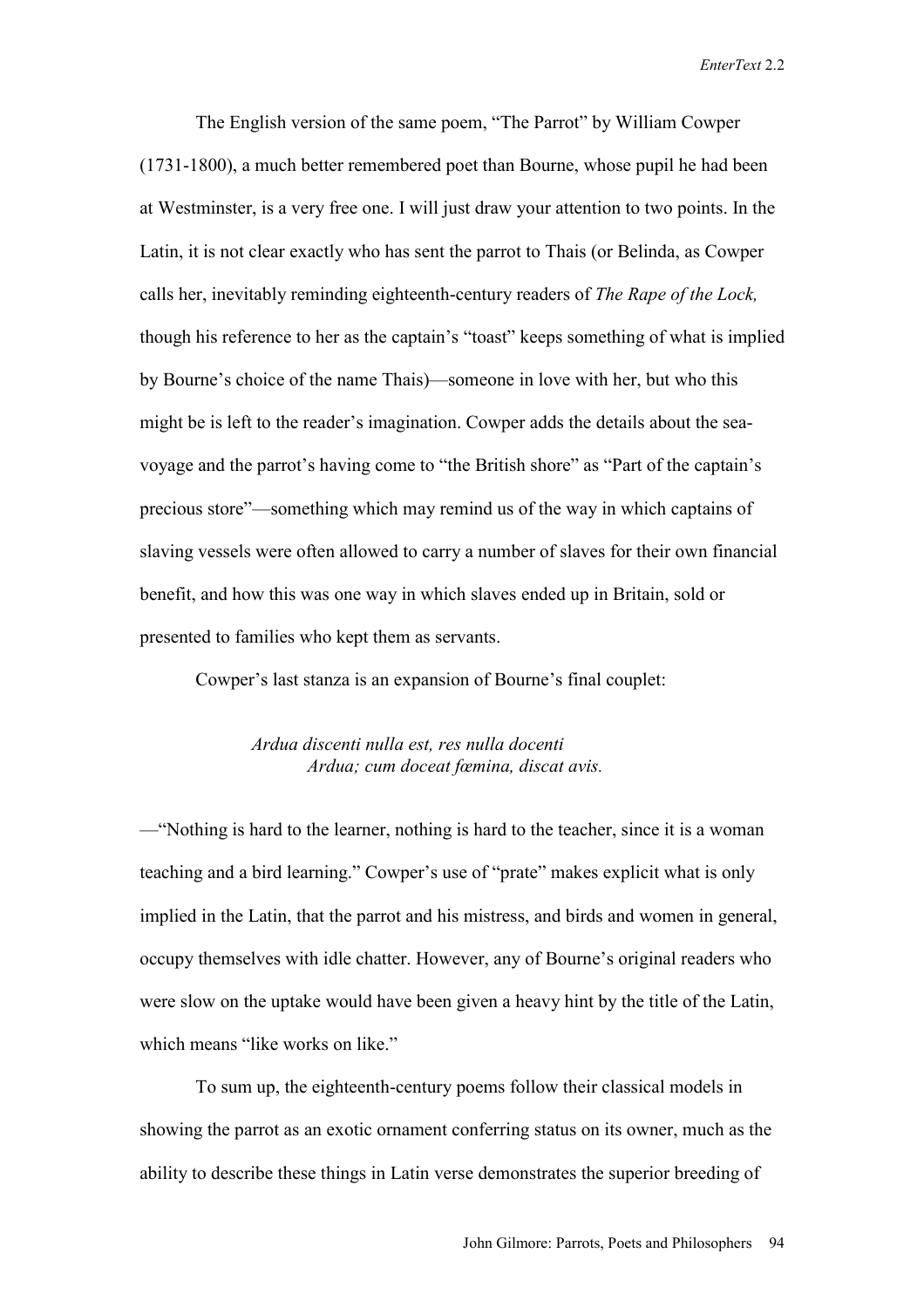the gentleman poet. The poet can imitate Ovid or other classical authors freely because they are part of the intellectual property his education and rank have given him. On the other hand, the parrot, permanently distinguished by his colouring, is expected to imitate the language of his master or mistress for their amusement rather than his own. Perhaps he will be trained to do so with something akin to the iron rod mentioned by Pliny; perhaps he will be more fortunate and enjoy the kisses of a Thais. In any case there are limits to what is expected of him: he will talk *murmure ... blaeso*, imperfectly, or he will "speak parrot" as Cassio puts it, or at best "prate." While Scott's Lady E. B. might have been able to appreciate his poem, Bourne's Thais was presumably unaware of a joke which is as much at her expense as at that of her bird—for Bourne the conversation of both women and parrots is only idle chatter; both have an education which is inferior to that of gentlemen, because no more is either expected or required of them. Indeed, we may recall Statius's hints that undue eloquence in subordinate creatures is dangerous and undesirable.

But what happens when the exotic creature wishes to speak his own words rather than merely echo those he has been taught? Some of the earliest poetry from the British Caribbean colonies consists of verse in Latin, though this is by members of the white oligarchy—while eighteenth-century British opinion did often treat the white creole living in Britain on the profits of his plantation as an exotic "other," he could usually be absorbed more or less painlessly into the existing order of things.

It was a different matter when somebody like Francis Williams started addressing Latin poems to the governors of Jamaica. Williams (c.1690-1762) was a black Jamaican whose father had been a slave. The one poem of his which survives, addressed to a governor of Jamaica in 1759, is in many ways a conventional enough piece of flattery of the great. But Williams includes a spirited claim to his entitlement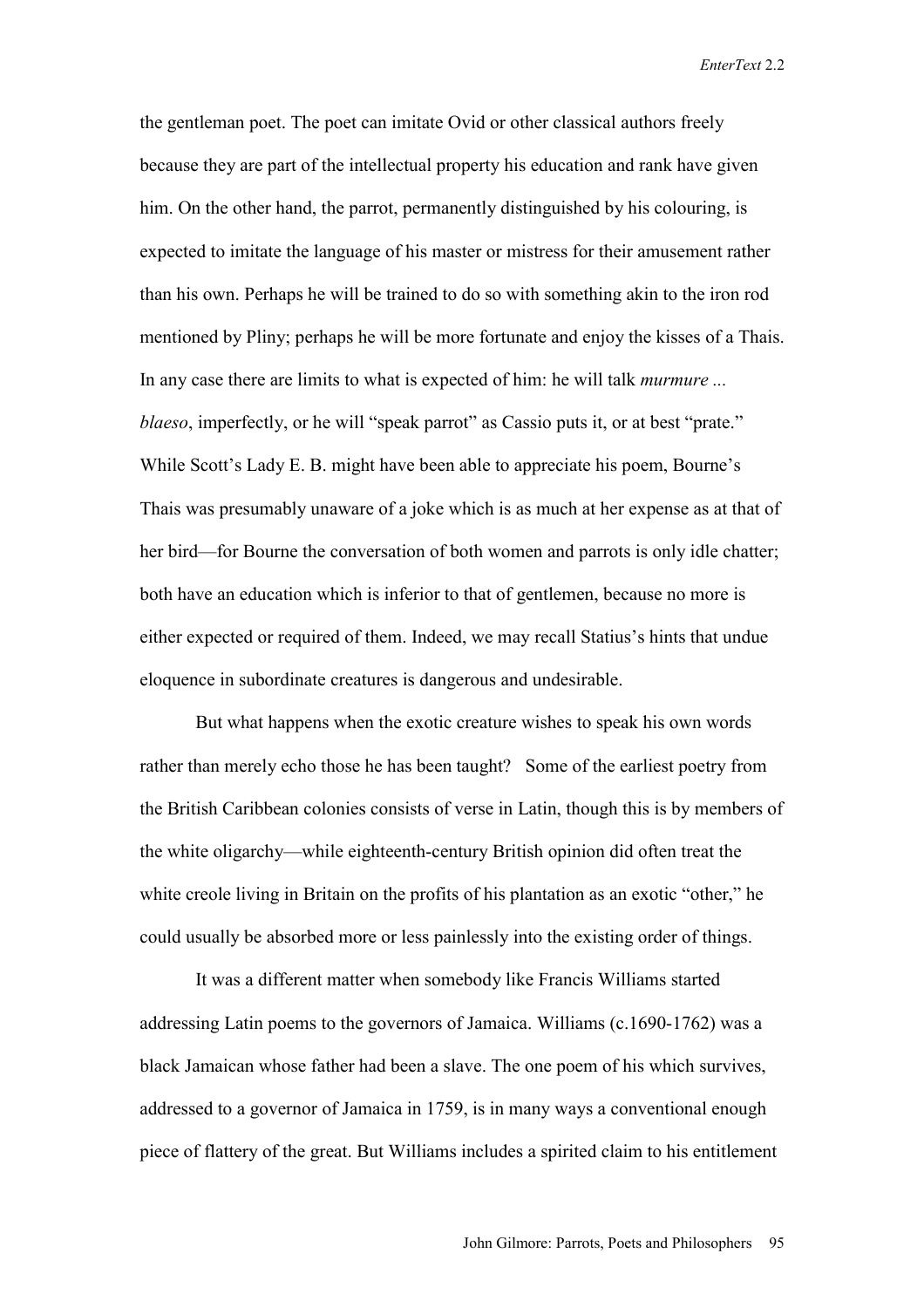as a black man and a poet to address such an exalted personage, and he appropriates classical and later Latin literature as if it were his own, just as Scott and Bourne do. When he says *Insula me genuit ...*, the island is Jamaica, but the echo of the epitaph of Virgil is there as it is in Scott's poem. By writing Latin verse, Williams is making a very visible claim to the status of an educated gentleman, a status previously reserved for whites.

It was a claim some found disturbing. The Scottish philosopher David Hume (1711-76), in his essay "Of National Characters," remarked of sweeping generalisations that "Men of sense condemn these undistinguishing judgements." Nevertheless, he himself dismissed black people as a whole in a footnote, saying "I am apt to suspect the negroes to be naturally inferior to the whites. There scarcely ever was a civilized nation of that complexion, nor even an individual, eminent either in action of speculation." Hume had heard of Williams, but the accomplishments of the Jamaican poet could not be allowed to get in the way of the philosopher's arguments. "In Jamaica, indeed," says Hume, "they talk of one negroe as a man of parts and learning; but it is likely he is admired for slender accomplishments, like a parrot who speaks a few words plainly." The white Jamaican historian Edward Long (1734-1813), a self-appointed spokesman for the local oligarchy, quoted Hume's remark as part of a commentary on Williams's poem which was designed, together with a biased and tendentious translation, to argue that Williams was no counterargument to Long's claims that black people were racially inferior to whites.

Translation and imitation of classical authors was deemed admirable in white writers, but the appearance of a black writer who could do the same thing was cause for alarm. Such a writer had to be dismissed as an *imitator*, not one who produced literary imitations in the respectable sense of the word, but as only a parrot. The same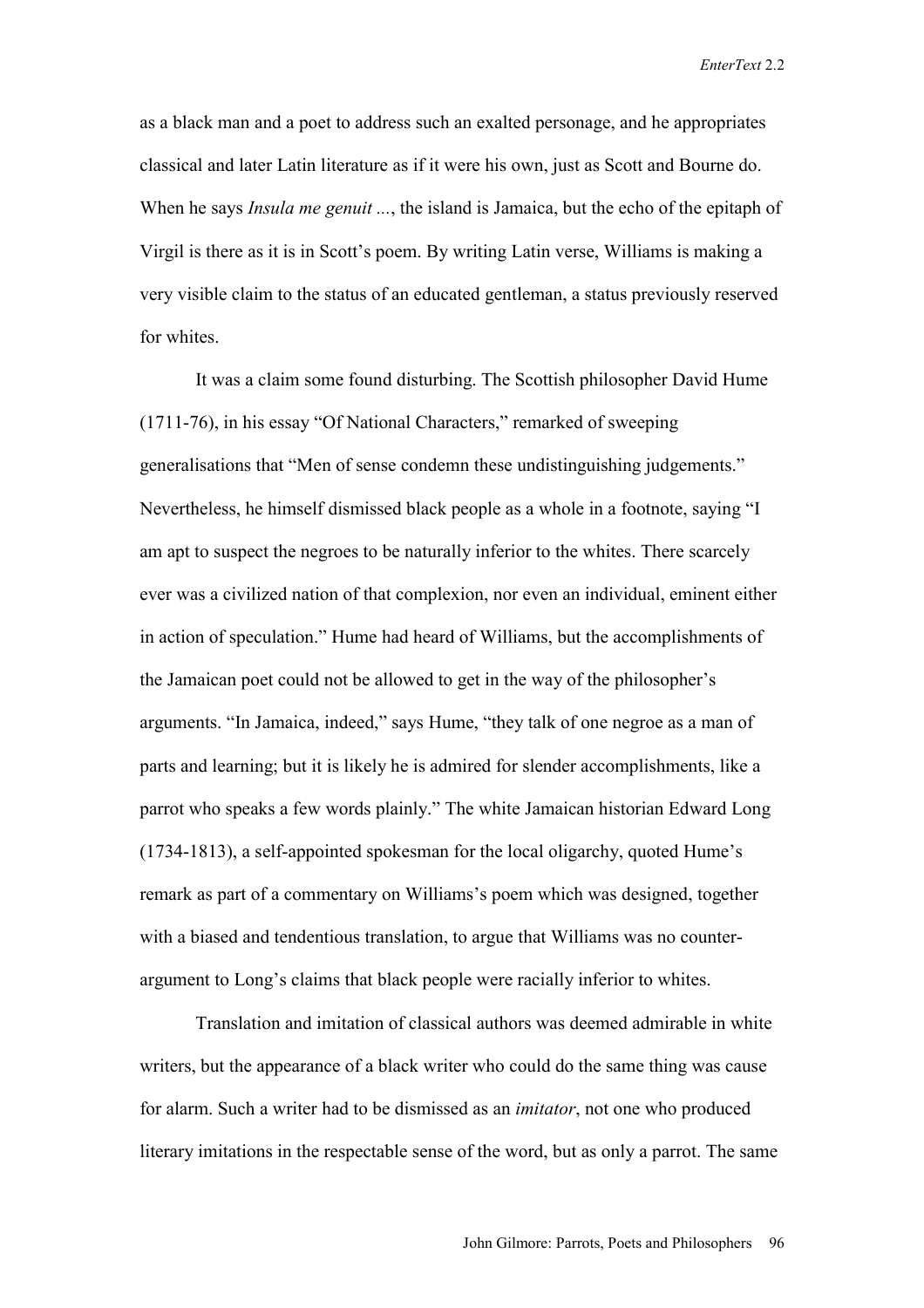techniques of translation and imitation were called into play once more, in the attempt to prove that Williams's poetry was, as Long put it in a quotation he adapted from Pope, no more than "woeful stuff." Like parrots in British drawing-rooms, slaves and their descendants in the colonies were coerced into learning the language of their masters, but they were expected not to get too good at it. Williams might refer to himself as having *docto dulcis in ore decor*, "sweet elegance in a learned mouth," but while a green parrot might be allowed in jest to be *doctus*, it was not a claim that white gentlemen in positions of power found easy to accept from a black poet.

#### **A Note on Sources**

Pliny is quoted here from the Teubner edition by Ludwig von Jan and Karl Mayhoff (Leipzig, 1906- ). A Latin text of Ovid's poem and an English verse translation by Guy Lee are given in *Ovid's Amores* (London: John Murray, 1968). The *Silvae* of Statius were edited by J. S. Phillimore for the Oxford Classical Texts series (Oxford: Clarendon Press, 1905; second ed., 1918). Briefer mentions of parrots appear in Persius (Aulus Persius Flaccus, 34-62 CE; prologue to his *Satires*, l. 8) and in Martial (Marcus Valerius Martialis, c.40-c.104 CE), *Epigrams* XIV, lxiii, where the parrot says that while his hearers will teach him the names of other people, he has learnt to say "Hail, Caesar!" all by himself.

 A neo-Latin echo of Statius may be found in the poems (*Carmina*, II, vi) of the German writer Petrus Lotichius Secundus (1528-1560), where a parrot belonging to the nobleman Daniel Stibar is praised as a means of praising his owner. Sir William Scott's parrot poem appears in [Robert Freebairn, ed.] *Selecta Poemata Archibaldi Pitcarnii ... et Aliorum* (Edinburgh, 1727), 126. The most useful edition of Bourne's poems is that by John Mitford, ed., *Poematia Latine partim reddita partim scripta a Vincentio Bourne …* (London: William Pickering, 1840), where "Simile Agit in Simile" is at 146-7. This edition includes an appendix with a selection of Cowper's translations of Bourne; this does not include "The Parrot," which may, however, be found in a separately paginated appendix to *The Poetical Works of Vincent Bourne* (Oxford: Talboys and Wheeler; and London: William Pickering, 1826), and in editions of Cowper's works. Francis Williams's poem, and Edward Long's commentary and translation, appear in the latter's *History of Jamaica* (3 vols., London, 1774), II, 475-85.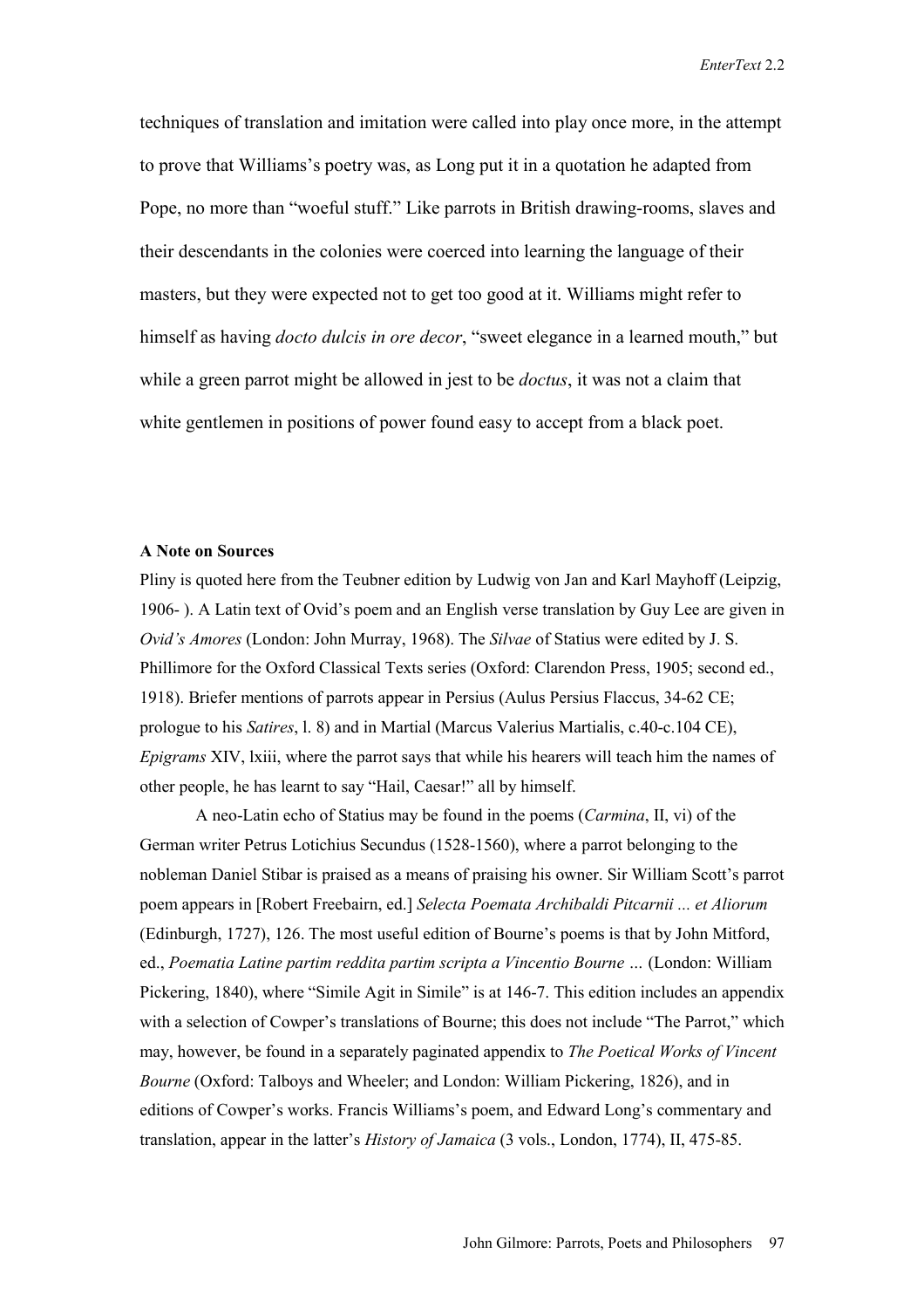There is a new edition of this with an Introduction by Howard Johnson (Montreal: McGill-Queen's University Press, 2003).

 I have discussed Williams elsewhere—for example in the entry on him in the *Oxford Dictionary of National Biography* (forthcoming)—and am currently working on a longer study of him.

On "domesticating translation," see Lawrence Venuti, *The Translator's Invisibility: A History of Translation* (London: Routledge, 1995). On the cultural importance of Latin verse in eighteenth-century Britain, see Leicester Bradner, *Musae Anglicanae: A History of Anglo-Latin Poetry 1500-1925* (New York: Modern Language Association of America; and London: Oxford University Press, 1940), especially Chapter VIII, and D. K. Money, *The English Horace: Anthony Alsop and the Tradition of British Latin Verse (London: Oxford University* Press for the British Academy, 1998).

On John Mitchinson, see John Gilmore, *The Toiler of the Sees: A Life of John Mitchinson, Bishop of Barbados* (Barbados National Trust, 1987).

\*\*\*

### **Simile Agit In Simile**

Cristatus, pictisque ad Thaida Psittacus alis, Missus ab Eoo munus amante venit. Ancillis mandat primam formare loquelam, Archididascaliæ dat sibi Thais opus. Psittace, ait Thais, fingitque sonantia molle Basia, quæ docilis molle refingit avis. Jam captat, jam dimidiat tyrunculus; et jam Integrat auditos articulatque sonos. Psittace mi pulcher pulchelle, hera dicit alumno; Psittace mi pulcher pulchelle, reddit alumnus heræ. Jamque canit, ridet, deciesque ægrotat in horâ, Et vocat ancillas nomine quamque suo. Multaque scurratur mendax, et multa jocatur, Et lepido populum detinet augurio.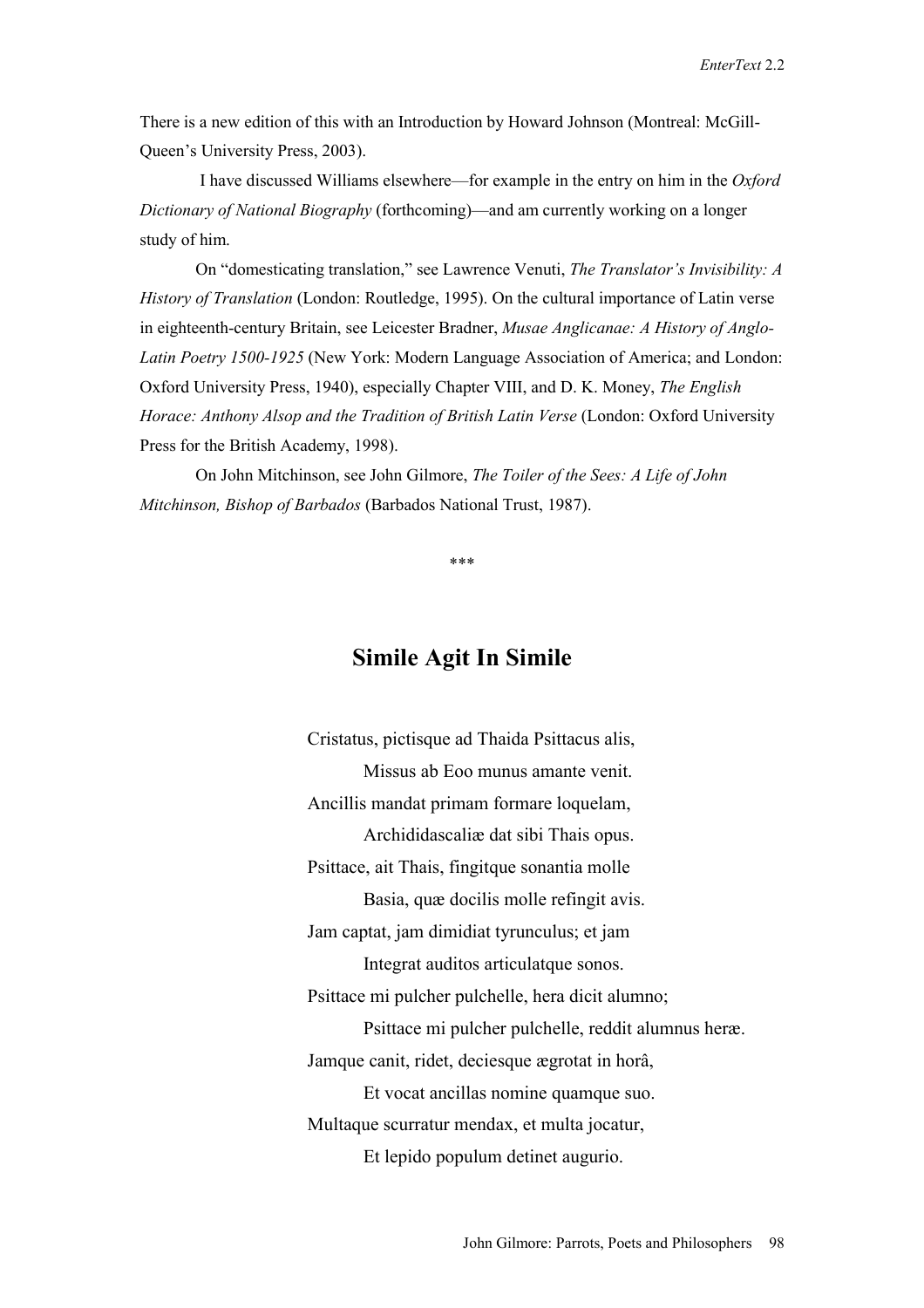Nunc tremulum illudit fratrem, qui suspicit, et pol! Carnalis, quisque te docet, inquit, homo est; Argutæ nunc stridet anûs argutulus instar; Respicit, et nebulo es, quisquis es, inquit anus. Quando melior fuit tyro, meliorve magistra! Quando duo ingeniis tam coiere pares! Ardua discenti nulla est, res nulla docenti Ardua; cùm doceat fœmina, discat avis.

#### Vincent Bourne

Text from: John Mitford, ed., *Poematia Latine partim reddita partim scripta a Vincentio Bourne …* (London: William Pickering, 1840), 146-7.

### **The Parrot**

translated by William Cowper from the Latin of Vincent Bourne

In painted plumes superbly dress'd, A native of the gorgeous east, By many a billow toss'd, Poll gains at length the British shore, Part of the captain's precious store, A present to his toast.

Belinda's maids are soon preferr'd To teach him now and then a word, As Poll can master it; But 'tis her own important charge, To qualify him more at large, And make him quite a wit.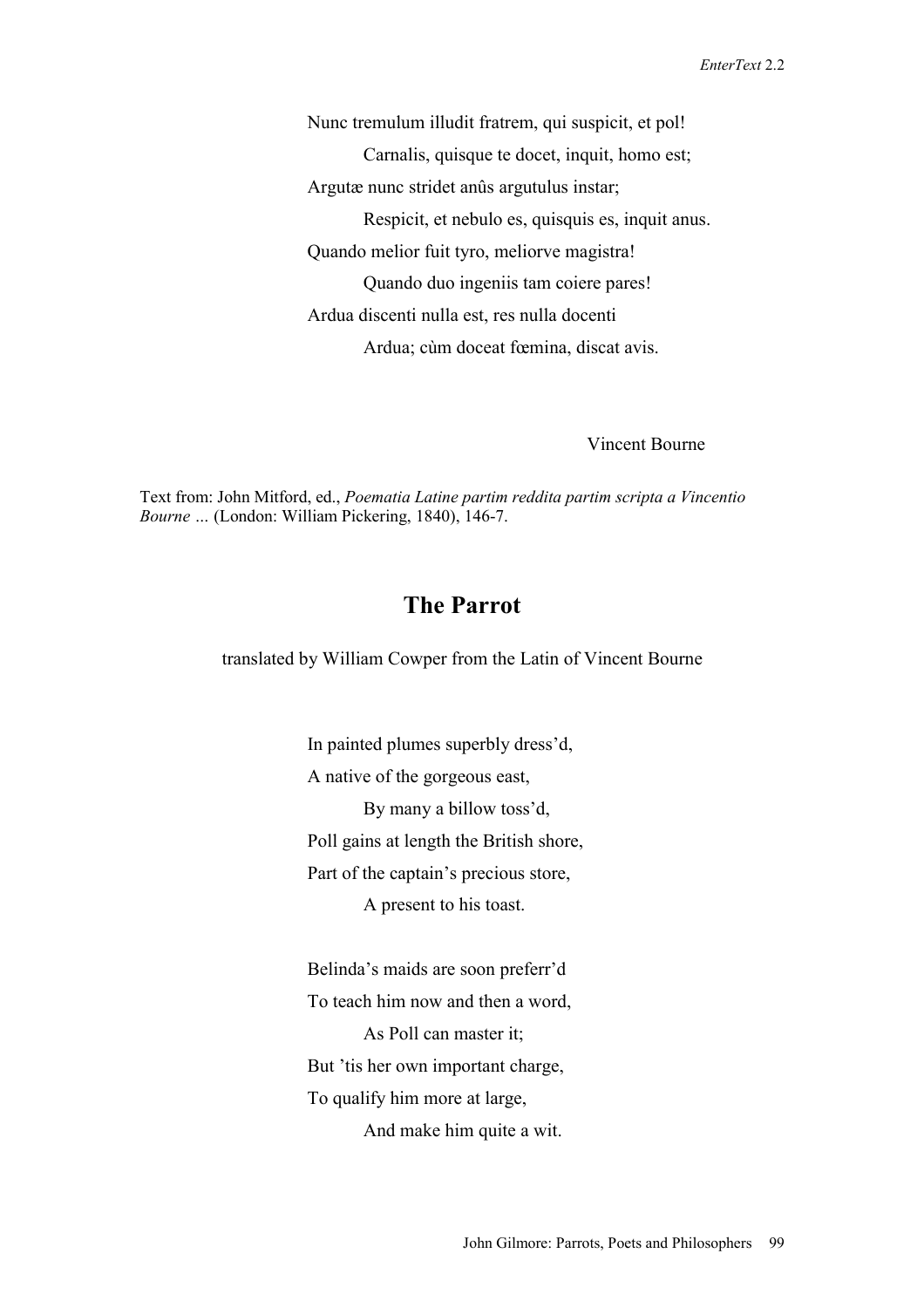Sweet Poll! his doting mistress cries, Sweet Poll! the mimic bird replies; And calls aloud for sack. She next instructs him in the kiss; 'Tis now a little one, like Miss, And now a hearty smack.

At first he aims at what he hears; And, listening close with both his ears, Just catches at the sound; But soon articulates aloud, Much to the amusement of the crowd, And stuns the neighbours round.

A querulous old woman's voice His humorous talent next employs; He scolds, and gives the lie. And now he sings, and now is sick, Here Sally, Susan, come, come quick, Poor Poll is like to die!

Belinda and her bird! 'tis rare To meet with such a well-match'd pair; The language and the tone, Each character in every part Sustain'd with so much grace and art, And both in unison.

When children first begin to spell, And stammer out a syllable, We think them tedious creatures; But difficulties soon abate, When birds are taught to prate, And women are the teachers.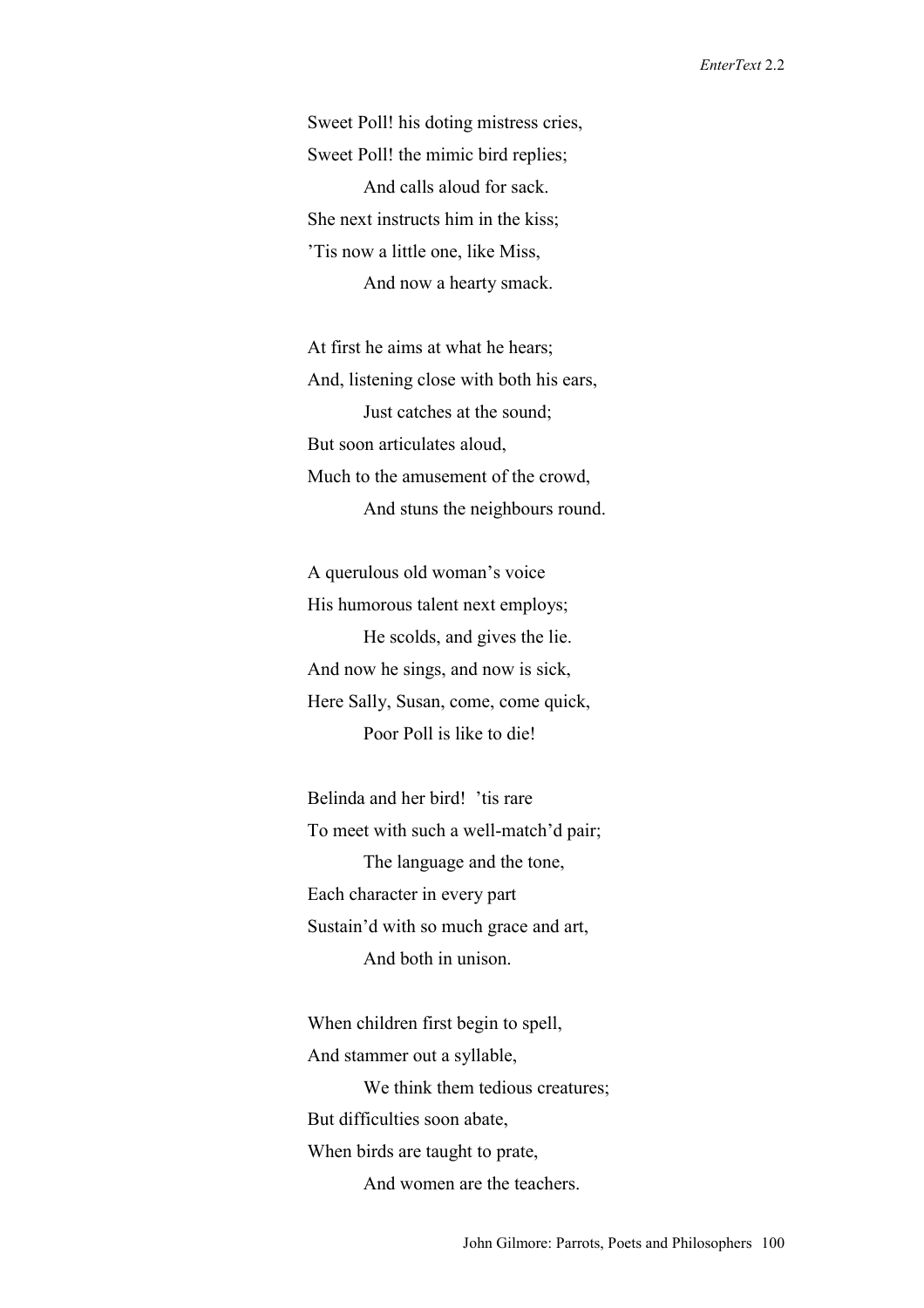Text from: *The Poetical Works of Vincent Bourne* (Oxford: Talboys and Wheeler; and London: William Pickering, 1826), separately paginated appendix, 4.

\*\*\*

### **The Parrot to his Lady**

Sir William Scott of Thirlestane, Bart. (c. 1674-1725)

*Psittacus ad D.* E-------- B-------- *Dominam suam.* 

India me genuit, fuscis tibi mittor ab Indis

Psittacus, Hesperio munus ab orbe datum:

Garrula lingua mihi est, pulchri mihi forma coloris

Picta placet Dominæ si mea pluma meæ:

Tu mihi das epulis vesci, das divite fructu,

Et juncta ambrosiis vina odorata cibis:

India si jactes; vestra est plaga Solis iniqui,

Lympha parum dulci est assimilanda mero;

Omnes si formam egregiam jactetis & Indæ,

Candida forma meæ vos superabit Heræ:

Sint tibi deliciæ dulci mea verba loquelâ,

Murmure si blæso sit mea pœna mihi;

Sed mea si culpa est, niveis licet usque precari

Vestris sit manibus, si periturus ero.

Text from: [Robert Freebairn, ed.] *Selecta Poemata Archibaldi Pitcarnii ... et Aliorum* (Edinburgh, 1727), 126.